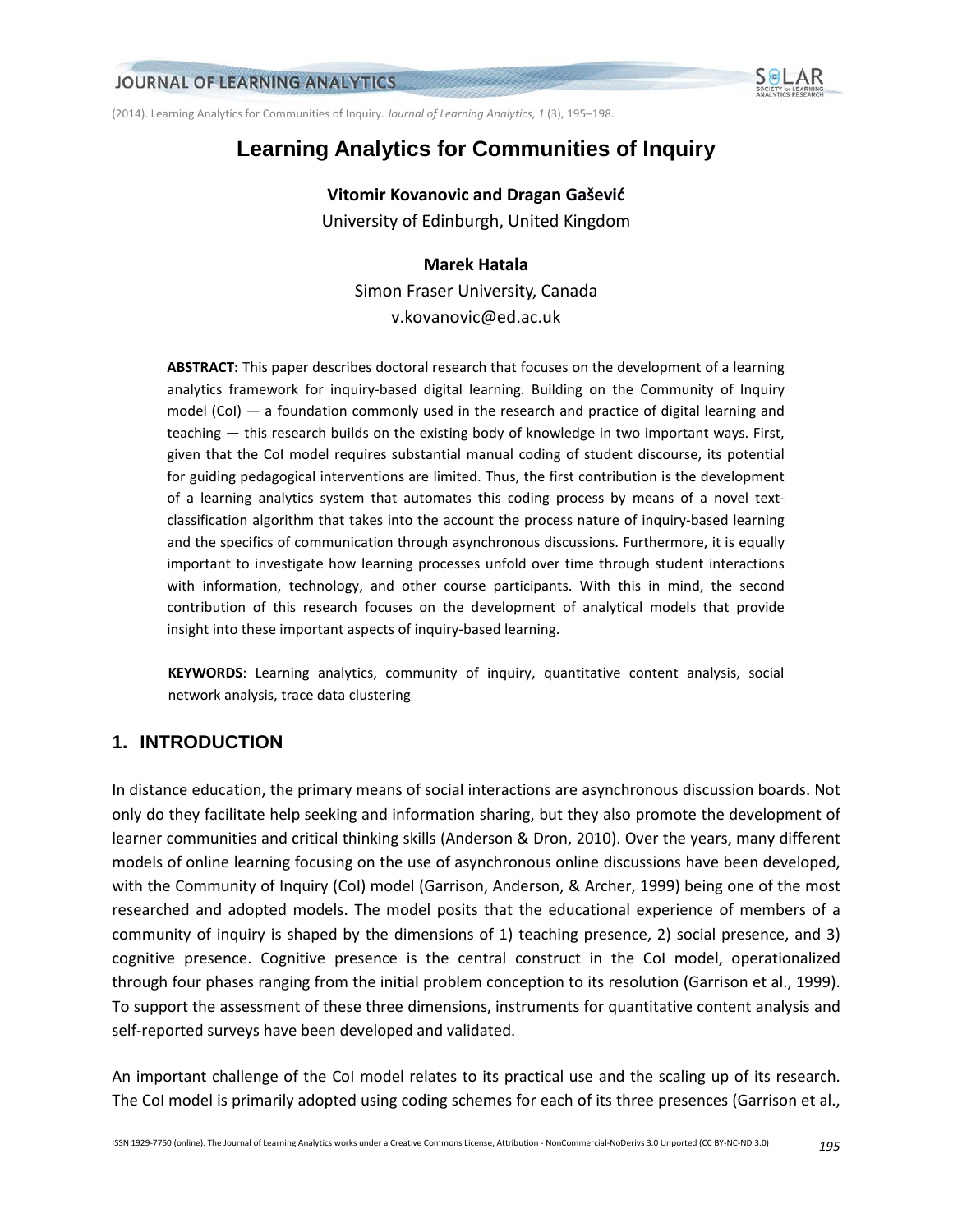### JOURNAL OF LEARNING ANALYTICS



(2014). Learning Analytics for Communities of Inquiry. *Journal of Learning Analytics*, *1* (3), 195–198.

1999). Given that quantitative content analysis requires significant time and manual coding work, the CoI model has been primarily used for retrospection purposes and not for real-time guidance of instructional interventions. Likewise, the existing sample sizes are proportionally small, which hampers its use at large scale. Existing systems for automated coding of discussion messages developed for the CoI dimensions (Corich, Hunt, & Hunt, 2012; McKlin, Harmon, Evans, & Jones, 2002) do not provide sufficient levels of accuracy to enable their practical application. Thus, one of the goals of this doctoral research is to develop a learning analytics system that enables more efficient message coding by means of a novel text-classification algorithm to take into account the specifics of inquiry-based learning and quantitative content analysis. Furthermore, the development of such a system entails identification of important surface-level features of online communication, which can give more detailed operationalization of the different indicators of the three dimensions of the CoI model.

It is equally important to understand how the learning process in a community of inquiry unfolds through the interaction of learners with other learners, technology, and information (i.e., content). Having this in mind, in this doctoral research, we focus on two areas. First, we look at the social interactions of learners using social network analysis (SNA) to examine the role of the CoI dimensions on the development of student social relationships and social capital. Second, we look at the interaction of learners with technology and content in order to understand the role of student agency and educational technology use on the outcomes of student learning processes. At present, only the study by Shea et al. (2010) has examined the use of social network measures in the context of CoI research. In similar manner, only a recent study by Rubin, Fernandes, and Avgerinou (2013) has looked at the relationship between students' perceived value of technological affordances and the constructs of the CoI model. With the goal of providing insight into the online learning phenomena, our research focuses on examining relationships between the above-mentioned constructs and the three CoI presences.

## **2. METHODS**

The primary means of conducting presented research are quantitative methods and the investigation of empirical data from real-world, fully online, blended, and massive open online courses. After the literature review, the doctoral research includes collecting trace data and online discussion transcripts from several courses and manually coding the messages in accordance with the cognitive-presence coding scheme. This data is then used for the development of a text analytics system for (semi)automated message coding. Likewise, social network analysis is used to investigate the development of students' social networks and social capital, while clustering based on trace data will provide insight into student differences in terms of agency and educational technology use.

# **3. RESULTS**

In the first study, we examined the use of an SVM classifier and different classification features as described by Kovanovic, Joksimovic, Gašević, and Hatala (2014a) for automating the coding of cognitive presence. While our results indicate several classes of features useful for this classification task, the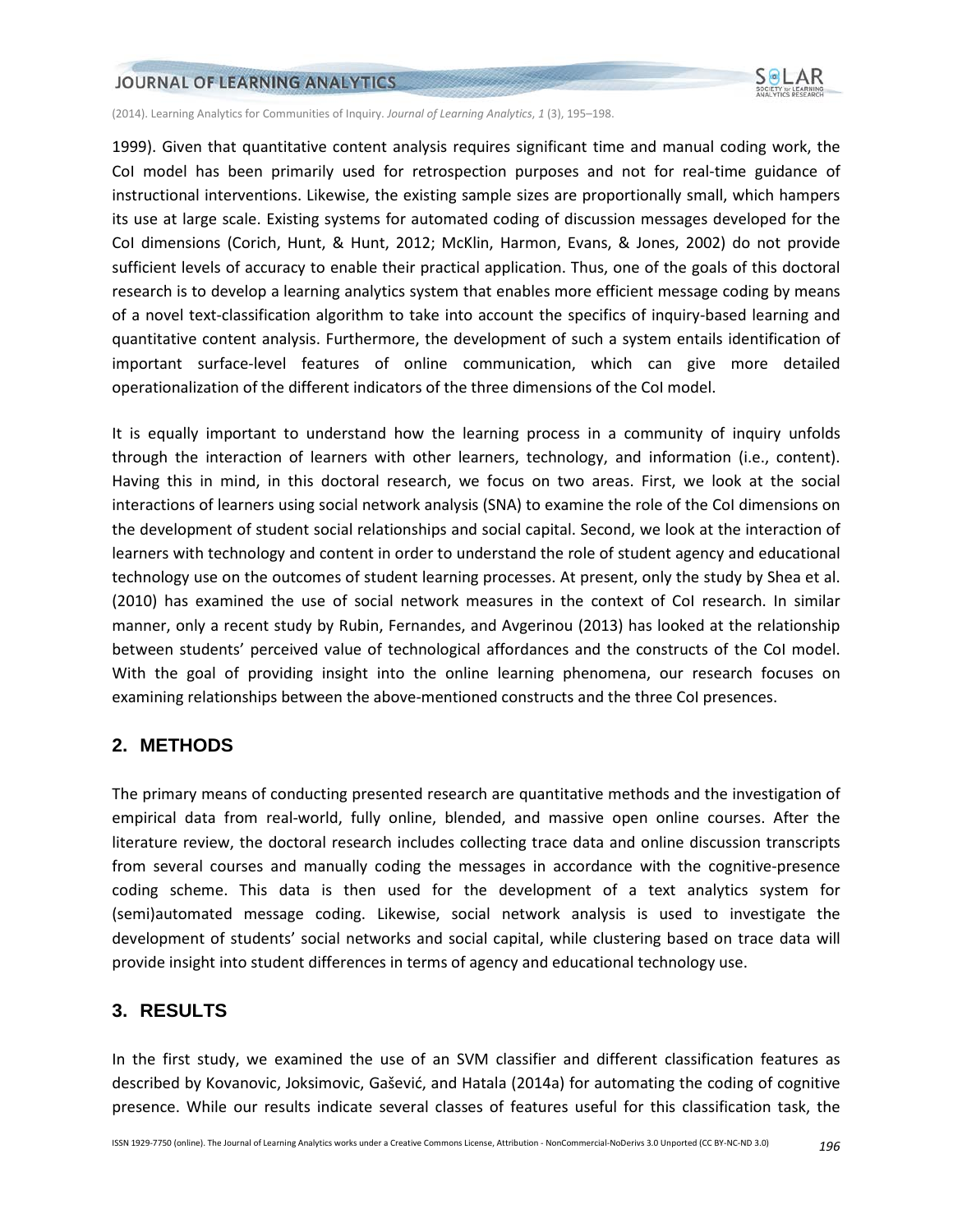#### JOURNAL OF LEARNING ANALYTICS



(2014). Learning Analytics for Communities of Inquiry. *Journal of Learning Analytics*, *1* (3), 195–198.

results also indicate the need for a classification technique that better supports the iterative, process nature of inquiry-based learning and the rules for using qualitative content analysis instruments. For example, when a message shows indicators of several phases of cognitive presence, rules of cognitive presence coding scheme state that a message should be coded to the highest exhibited phase. This is a challenge for typical text classification algorithms that use surface based-features (e.g., N-grams), as the classification is accomplished without a regard for the feature position within the message.

The study by Kovanovic, Joksimovic, Gašević, and Hatala (2014b) looked at the relationship between social presence and social network position and revealed the critical role of interactivity in student communication in the development of social capital. Likewise, the current research looking at student differences in educational technology use found six profiles associated with significant differences in the levels of cognitive presence, which are primarily formed around differences in 1) the focus on technology use (content vs. discussion), and 2) levels of active discussion participation.

## **4. CONTRIBUTION TO LEARNING ANALTYICS**

From a practical perspective, the current research makes the following contributions: 1) it allows educational researchers and practitioners to adopt the CoI model more easily, without the need to manually code messages, 2) it increases sample sizes due to faster discussion analysis procedures, 3) it enables development of systems for real-time monitoring of learning activities, and iv) it provides opportunities for data-driven guidance of instructional interventions, such as moderation of discussions to support learning outcomes better. Likewise, through investigating the role of the three CoI presences in different socio-technological interactions, this research can provide insight into learning within communities of inquiry from a novel perspective, not currently explored in detail. Finally, this research will enable the adoption of the CoI model in other learning contexts — such as MOOCs — where there are important pedagogical differences not fully addressed by current research into the CoI model.

## **REFERENCES**

- Anderson, T., & Dron, J. (2010). Three generations of distance education pedagogy. *The International Review of Research in Open and Distance Learning*, *12*(3), 80–97.
- Corich, S., Hunt, K., & Hunt, L. (2012). Computerised content analysis for measuring critical thinking within discussion forums. *Journal of E-Learning and Knowledge Society*, *2*(1), 47–60.
- Garrison, D. R., Anderson, T., & Archer, W. (1999). Critical inquiry in a text-based environment: Computer conferencing in higher education. *The Internet and Higher Education*, *2*(2–3), 87–105.
- Kovanovic, V., Joksimovic, S., Gašević, D., & Hatala, M. (2014a). Automated content analysis of online discussion transcripts. *Proceedings of the Workshops at the LAK 2014 Conference co-located with 4th International Conference on Learning Analytics and Knowledge (LAK 2014)*, March 25–28 2014, Indianapolis, IN, USA. Published online at http://ceur-ws.org/Vol-1137/.
- Kovanovic, V., Joksimovic, S., Gašević, D., & Hatala, M. (2014b). What is the source of social capital? The association between social network position and social presence in communities of inquiry. *Proceedings of the Workshops at EDM 2014 Conference, co-located with 7th International*